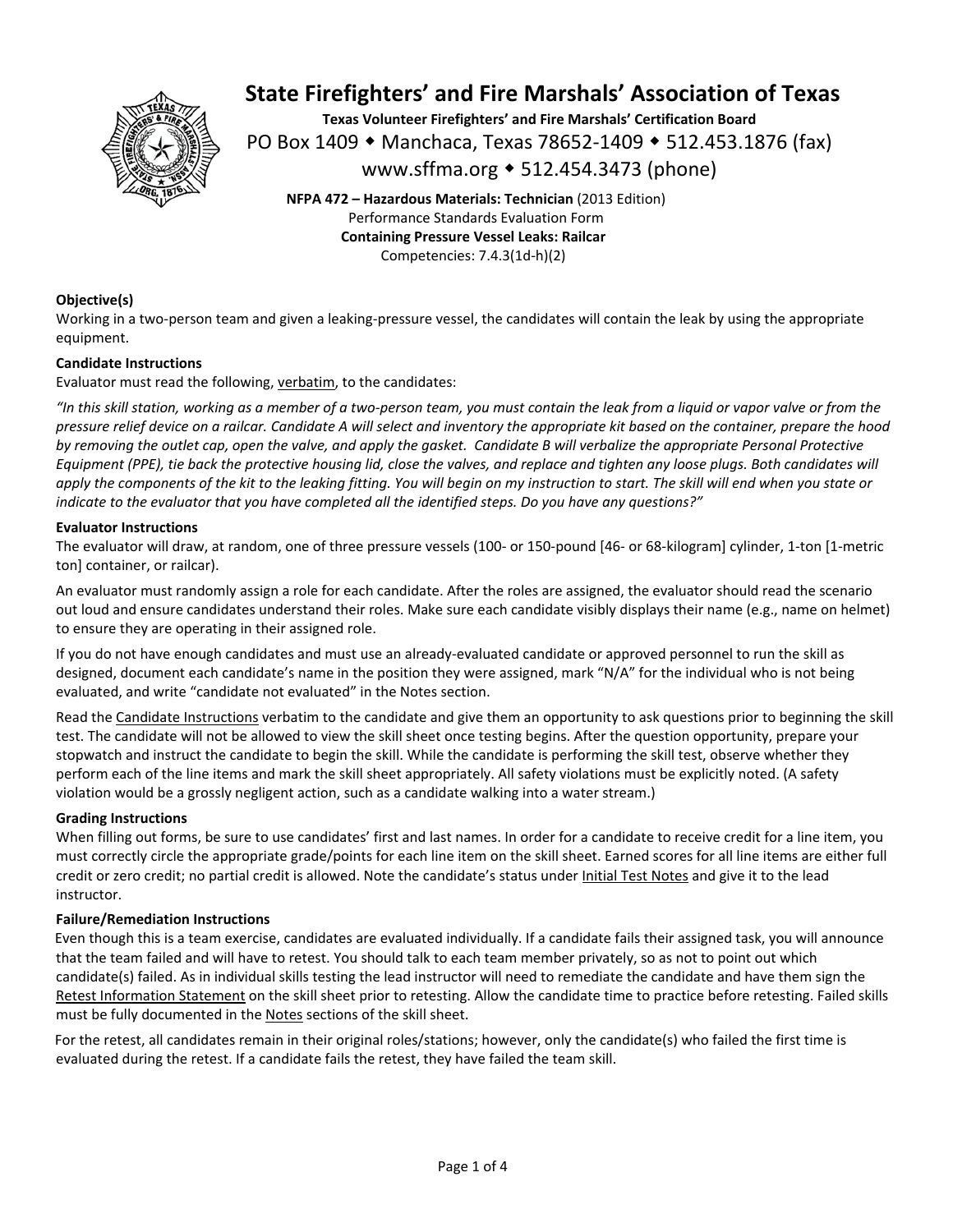

**Texas Volunteer Firefighters' and Fire Marshals' Certification Board**  PO Box 1409 • Manchaca, Texas 78652-1409 • 512.453.1876 (fax) www.sffma.org 512.454.3473 (phone)

**NFPA 472 – Hazardous Materials: Technician** (2013 Edition) Performance Standards Evaluation Form **Containing Pressure Vessel Leaks: Railcar**  Competencies: 7.4.3(1d‐h)(2)

### **Preparation and Equipment**

Evaluation materials:

- 1 chlorine housing (liquid chlorine tank car fittings can be ground at level or on a tank car)
- 1 chlorine kit A
- 1 chlorine kit B
- 1 chlorine kit C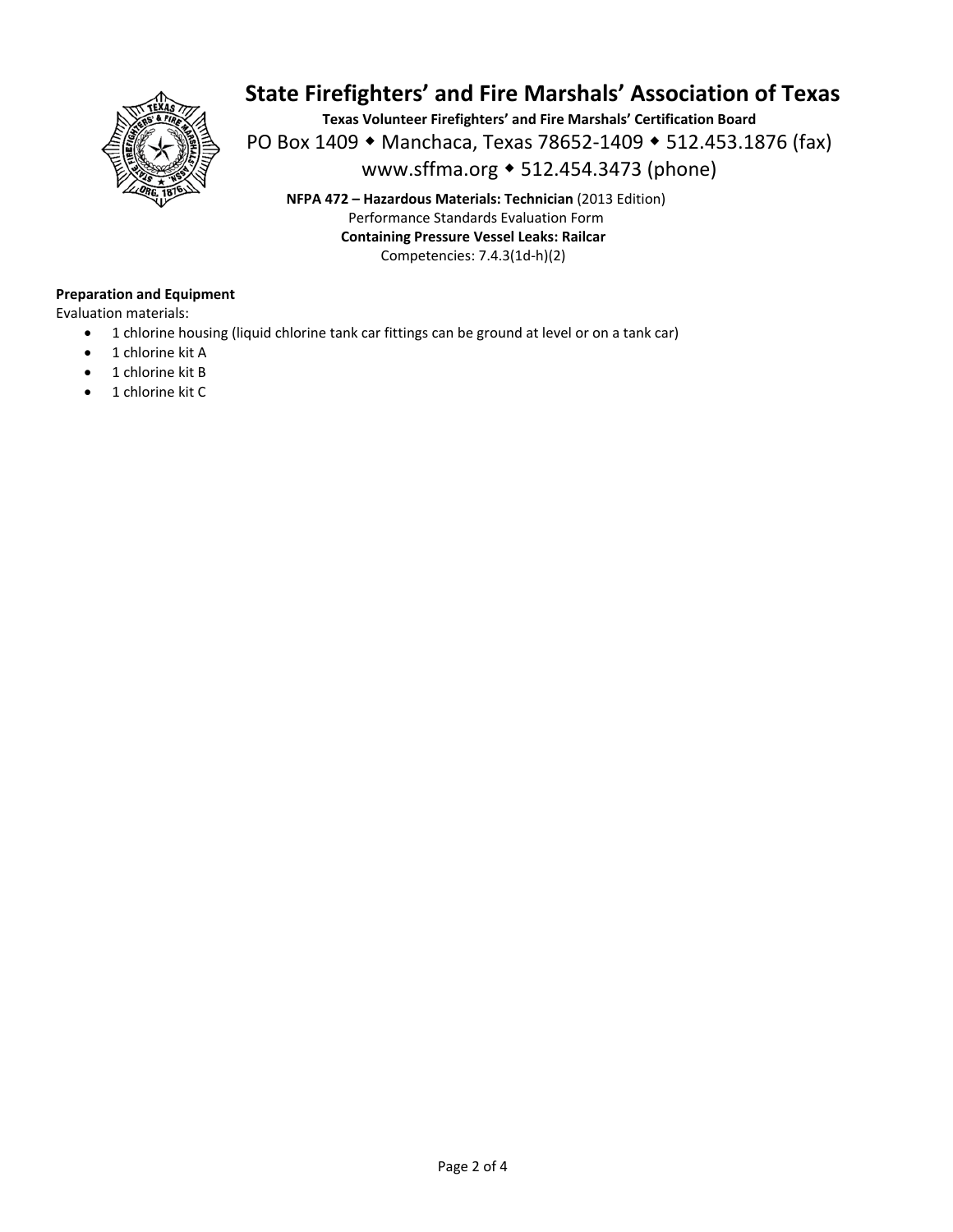

**Texas Volunteer Firefighters' and Fire Marshals' Certification Board** 

PO Box 1409 • Manchaca, Texas 78652-1409 • 512.453.1876 (fax)

www.sffma.org 512.454.3473 (phone)

**NFPA 472 – Hazardous Materials: Technician** (2013 Edition) Performance Standards Evaluation Form **Containing Pressure Vessel Leaks: Railcar** 

Competencies: 7.4.3(1d‐h)(2)

| Evaluation Location:   |                               | Date: |
|------------------------|-------------------------------|-------|
| Evaluator 1 Name:      | Retest Evaluator 1 Name:      |       |
| Evaluator 1 Signature: | Retest Evaluator 1 Signature: |       |
| Evaluator 2 Name:      | Retest Evaluator 2 Name:      |       |
| Evaluator 2 Signature: | Retest Evaluator 2 Signature: |       |
|                        |                               |       |

Evaluators may not evaluate a skill if a conflict of interest exists. A conflict may be defined as an interest that affects, or appears likely to affect the judgment or conduct of an individual associated with the skills testing process. An evaluator may not participate in the skills testing process for an immediate family member, classmate, or if the evaluator was the class instructor for the skill.

### **Skill Performance Criteria: Containing Pressure Vessel Leaks: Railcar**

| <b>Candidate A:</b>                                                                           |      |      |      |      |
|-----------------------------------------------------------------------------------------------|------|------|------|------|
| Verbalizes selection of appropriate kit for task (kit C)                                      | Pass | Fail | Pass | Fail |
| Verbalizes inventory of kit components                                                        | Pass | Fail | Pass | Fail |
| Prepares hood by removing outlet cap from vent valve on hood, opens valve, and applies gasket | Pass | Fail | Pass | Fail |
| Places yoke hooks into port openings of protective housing                                    | Pass | Fail | Pass | Fail |
| Centers screw over hood and tightens screw forcing hood and gasket against the railcar        | Pass | Fail | Pass | Fail |
| Checks for leaks and adjusts as needed to ensure leak is sealed off                           | Pass | Fail | Pass | Fail |
| <b>Overall Performance Rating:</b> (Pass = must correctly perform all Pass/Fail items)        |      | Fail | Pass | Fail |

| <b>Candidate A Initial Test Notes:</b> | <b>RETEST INFORMATION</b><br>It is very important that you, as an examinee, understand the number of<br>attempts allowed on the performance skills examination. You are allowed<br>only one retest for each failed skill station. |
|----------------------------------------|-----------------------------------------------------------------------------------------------------------------------------------------------------------------------------------------------------------------------------------|
| <b>Candidate A Retest Notes:</b>       | have read and<br>understand the above information on retesting.<br>$\Box$ I have received sufficient retraining and remediation.                                                                                                  |
|                                        | Signature<br>Date                                                                                                                                                                                                                 |